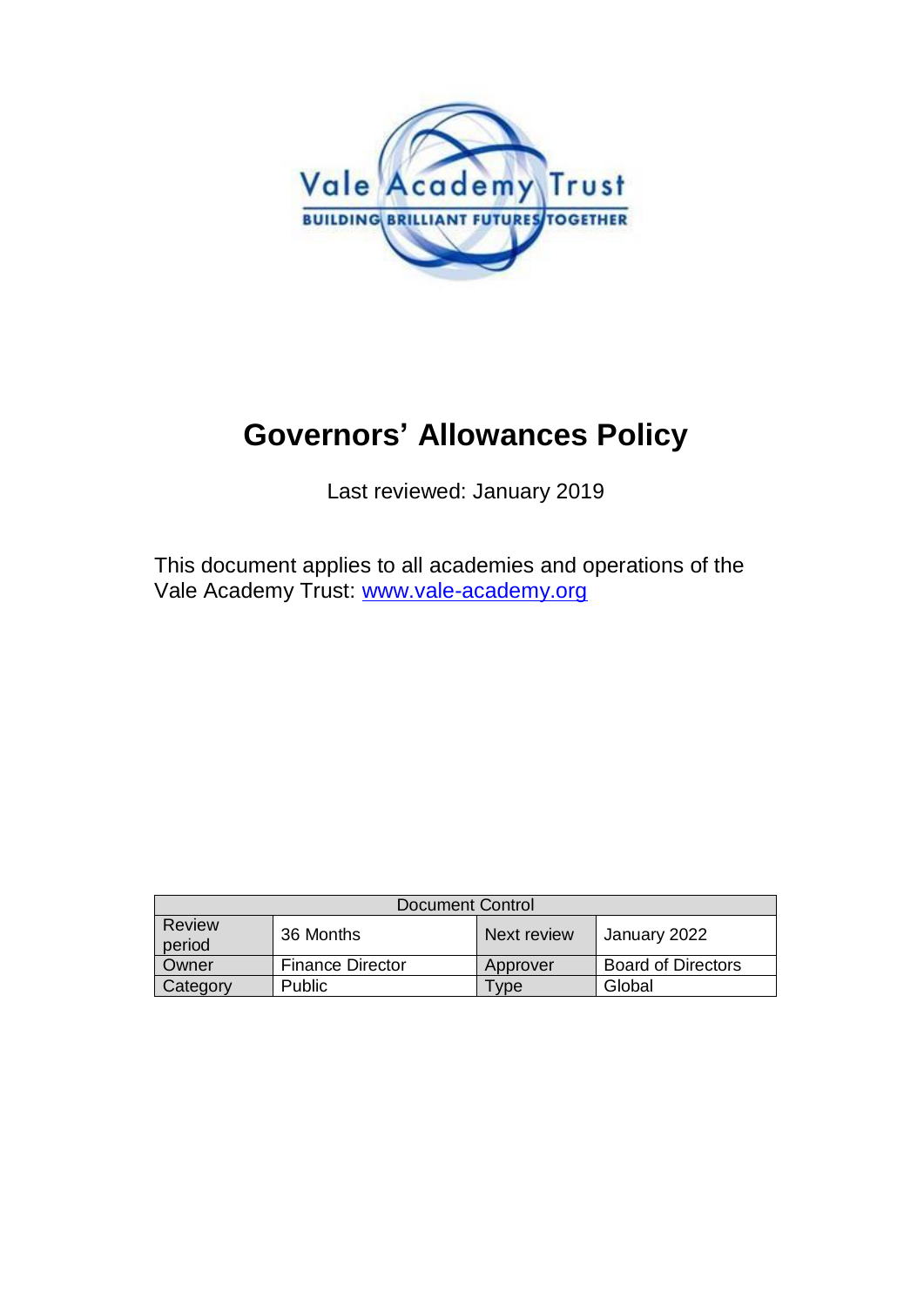#### **1 INTRODUCTION**

- 1.1 In this policy, the term 'governors' means all trustees (also known as directors) and all governors within the Vale Academy Trust (the 'Trust').
- 1.2 In accordance with the Academy Trust [Handbook,](https://www.gov.uk/government/publications/academies-financial-handbook) governors may claim for reasonable out of pocket travel, accommodation or other expenses legitimately incurred by them in connection with their attendance at meetings or in carrying out their duties as governors in the Trust.
- 1.3 Governors are not entitled to receive remuneration for their work as governors and may not claim for actual or potential loss of income or be paid attendance allowances.
- 1.4 The Trust believes that reimbursing governor expenses, in the specific categories set out, is important in ensuring equality of opportunity to serve as governors for all members of the community and is therefore an appropriate use of Trust funds.
- 1.5 Any exceptions to this policy must be justified to and approved by the Trust's Finance & Operations Committee before any reimbursable costs are incurred and reimbursements made.

### **2 ENTITLEMENTS**

- 21 All governors of the Trust are entitled to claim the actual costs they incur for the following:
	- i. The cost of using their own car to travel to meetings/training courses off campus in accordance with the Trust's approved mileage rates.
	- i. For public transport, actual costs incurred. Where more than one class of fare is available, the rate shall be limited to second class fares. The cost of travel by taxi will also be reimbursed in reasonable circumstances.
	- i. Subsistence: if additional expenses are incurred because work as a governor requires taking meals (i.e. breakfast, lunch or dinner) away from Trust premises, reimbursement will be made for reasonable items bought on the day of the claim.
	- iv. Telephone charges, photocopying, stationery, postage or other reasonable out of pocket expenses. Where practical, however, governors are expected to make use of administrative facilities made available by the Trust.
	- v. Any other justifiable expenses with prior approval of the Trust's Finance & Operations Committee.